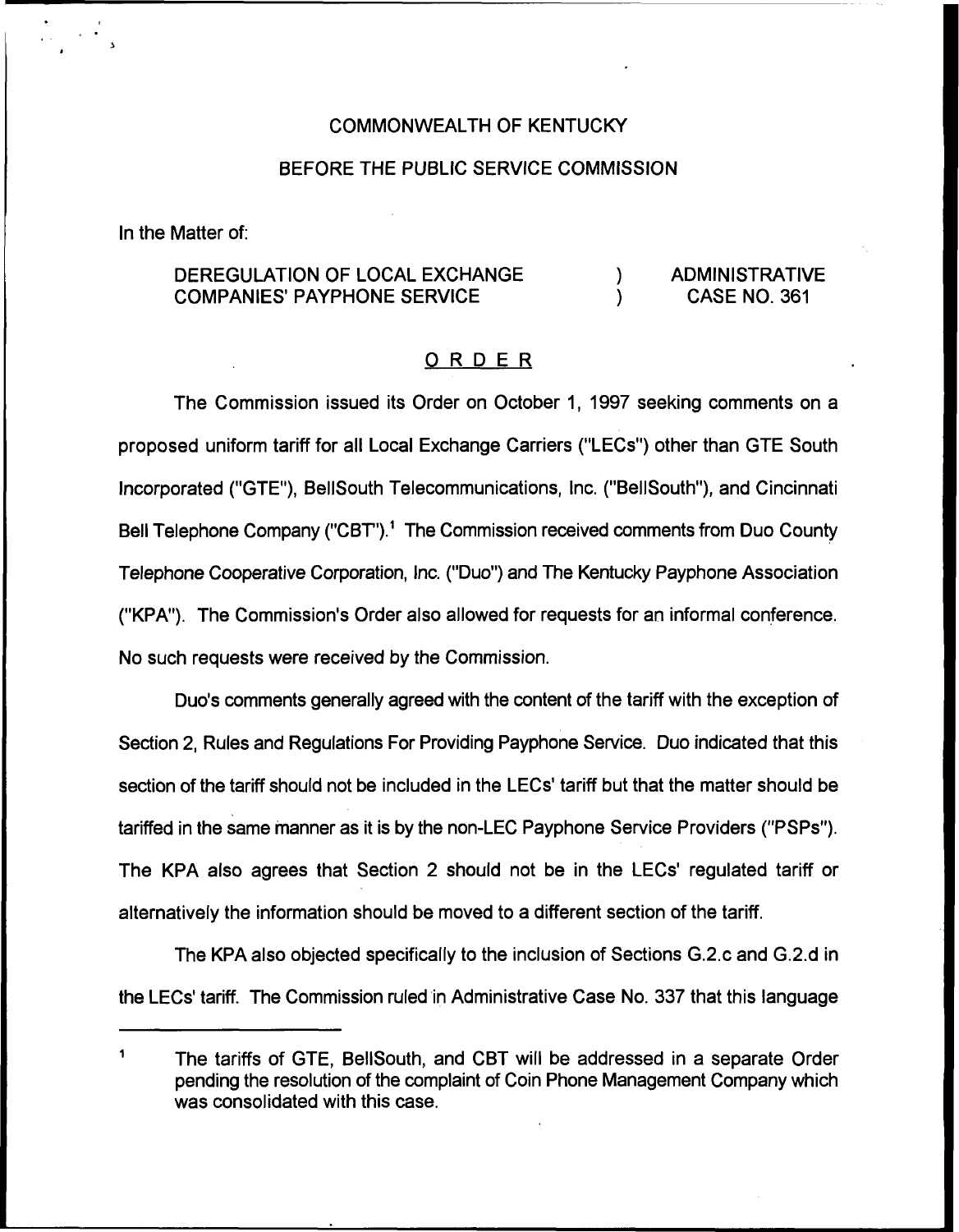be required in all PSP providers' tariffs.<sup>2</sup> The KPA objects on the basis of the recent FCC Orders in CC Docket 96-128.<sup>3</sup> The FCC's Orders state that all PSPs, including the LECs' operations, be permitted to direct 0+ (local, intraLATA, and interLATA) calls to the operator service provider selected by the PSP.<sup>4</sup>

The Commission will not require that Section 2, Rules and Regulations For Providing Public Telephone Service, be a part of the LECs' tariffs. However, the LECs currently providing payphone service through their nonregulated operations must file a tariff for the provision of that service. Because of the FCC's orders, the Commission will no longer require that the language contained in Section G.2.c and G.2.d be a part of any PSPs' tariff, except for Section G.2.c which addresses "0-" calls. The Commission will continue to require that "0-" calls be directed to the LEC. The Commission agrees with the FCC that this requirement is necessary to ensure that emergency calls, where the caller simply dials "0" and nothing else, are delivered to a live operator. However, in non-emergency situations the LEC is not mandated to carry the call.<sup>5</sup>

 $\overline{2}$ Administrative Case No. 337, The Investigation and Review of Customer-Owned, Coin Operated Telephone Regulation, Order dated October 7, 1991, p. 12.

 ${\bf 3}$ Implementation of the Pay Telephone Reclassification Provisions of the Telecommunications Act of 1996, CC Docket No. 96-128, Report and Order, FCC 96-388 (released September 20, 1996) ("Payphone Order"); Order on Reconsideration FCC 96-439 (released November 8, 1996) ("Order on Reconsideration").

 $\ddot{\phantom{a}}$ Paragraph 261 of the Payphone Order and paragraph 242 of the Order on Reconsideration.

<sup>5</sup> Paragraph 262 of the Payphone Order and paragraph 243 of the Order on Reconsideration.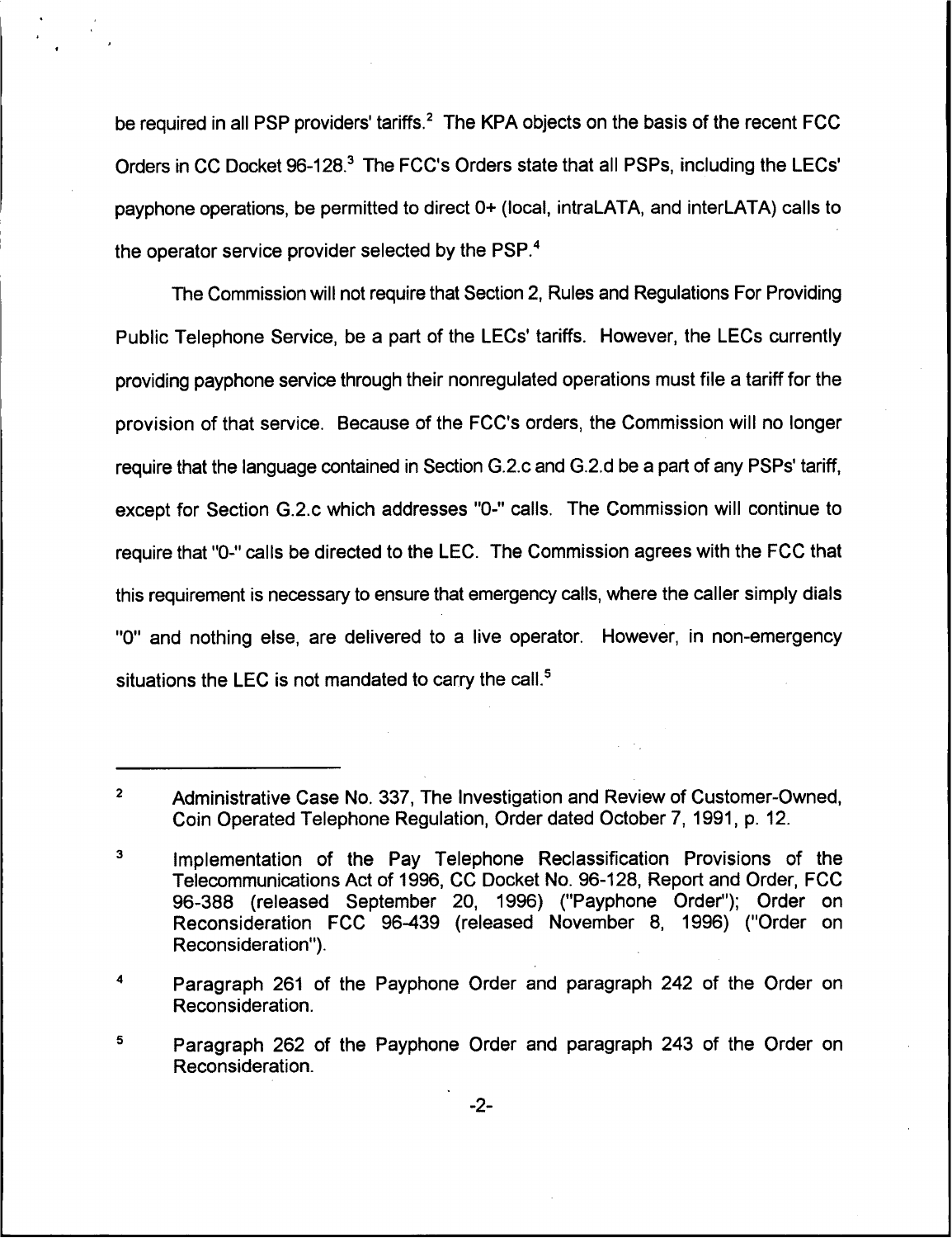The KPA also had additional comments on the content of the proposed tariff pages. The KPA objects to the inclusion of sections G.1.o through G.1.y. The KPA does not object to these requirements, but rather to their inclusion in the LEC tariffs. The Commission formerly ruled in Administrative Case No. 337 that these requirements shall be a part of the LECs' tariffs. $<sup>6</sup>$  Therefore, the Commission will continue to require that these requirements</sup> be placed in the LECs' tariffs.

IT IS THEREFORE ORDERED that:

1. Within 30 days of the date of this Order, the LECs, other than BellSouth, CBT, and GTE, shall file tariffs as modified by this Order and attached hereto as Appendix A.

2. All LECs which provide payphone operations through their nonregulated operations shall file tariffs to be PSPs. Appendix B, attached hereto, is a form tariff for filing as a PSP.

Done at Frankfort, Kentucky, this 26th day of January, 1998.

PUBLIC SERVICE COMMISSION

Chairma<mark>ń</mark>

Vice Chairman<br>Commissioner

ATTEST:

Execut**i**ve Directo

6 Administrative Case No. 337, Order dated October 7, 1991, pp. 9-10.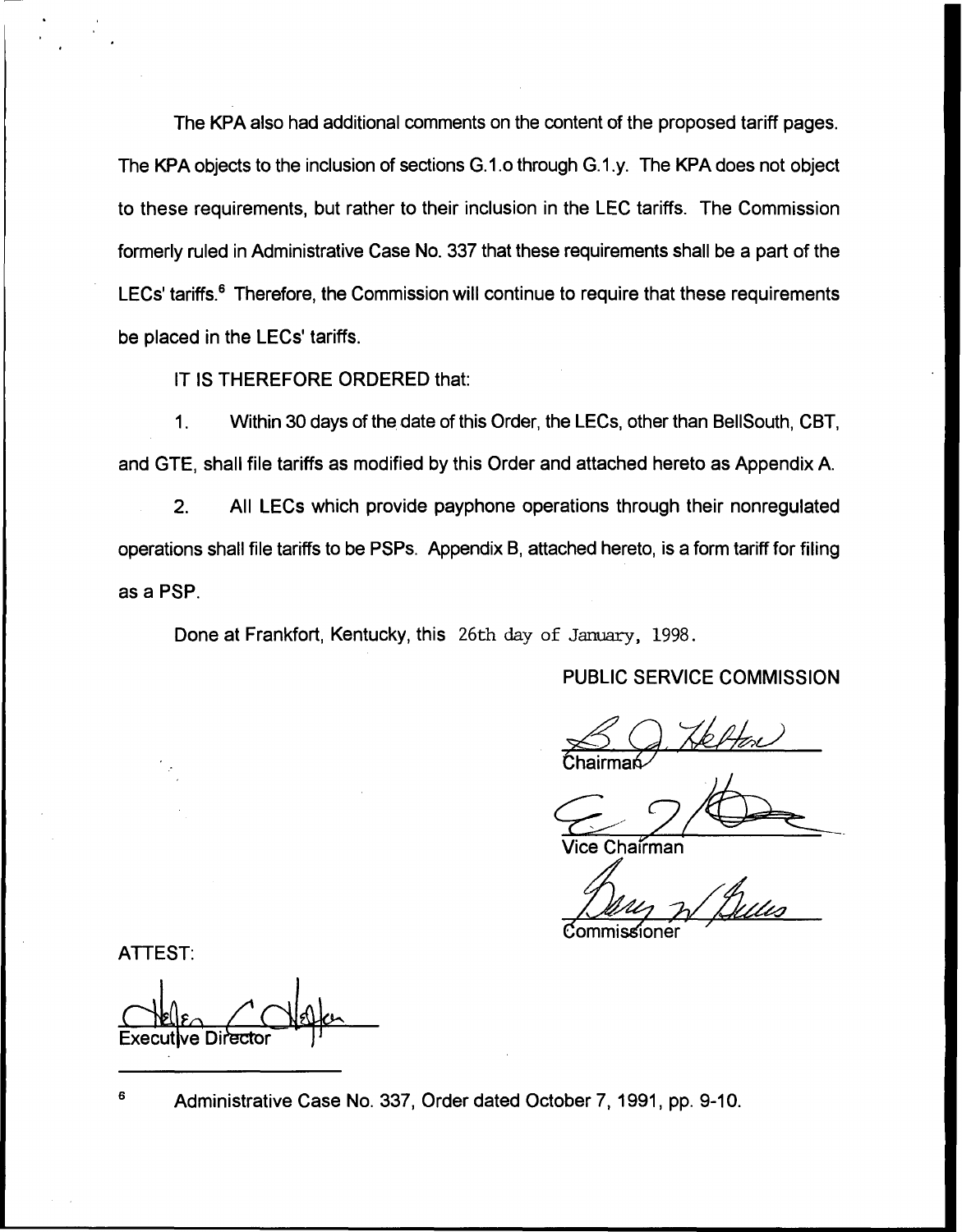# APPENDIX A

 $\mathbf{v}$ 

 $\mathcal{L}$ 

 $\label{eq:2} \frac{1}{\sqrt{2}}\sum_{i=1}^n\frac{1}{\sqrt{2}}\sum_{i=1}^n\frac{1}{\sqrt{2}}\sum_{i=1}^n\frac{1}{\sqrt{2}}\sum_{i=1}^n\frac{1}{\sqrt{2}}\sum_{i=1}^n\frac{1}{\sqrt{2}}\sum_{i=1}^n\frac{1}{\sqrt{2}}\sum_{i=1}^n\frac{1}{\sqrt{2}}\sum_{i=1}^n\frac{1}{\sqrt{2}}\sum_{i=1}^n\frac{1}{\sqrt{2}}\sum_{i=1}^n\frac{1}{\sqrt{2}}\sum_{i=1}^n\frac{1$ 

# APPENDIX TO AN ORDER OF THE KENTUCKY PUBLIC SERVICE COMMISSION IN ADMINISTRATIVE CASE NO. 361 DATED 1/26/98

 $\sim$   $\sim$ 

 $\sim$   $\sim$ 

 $\sim 10^{11}$  and  $\sim 10^{11}$ 

 $\sim 10^7$ 

 $\sim 10^{-1}$ 

 $\ddot{\phantom{1}}$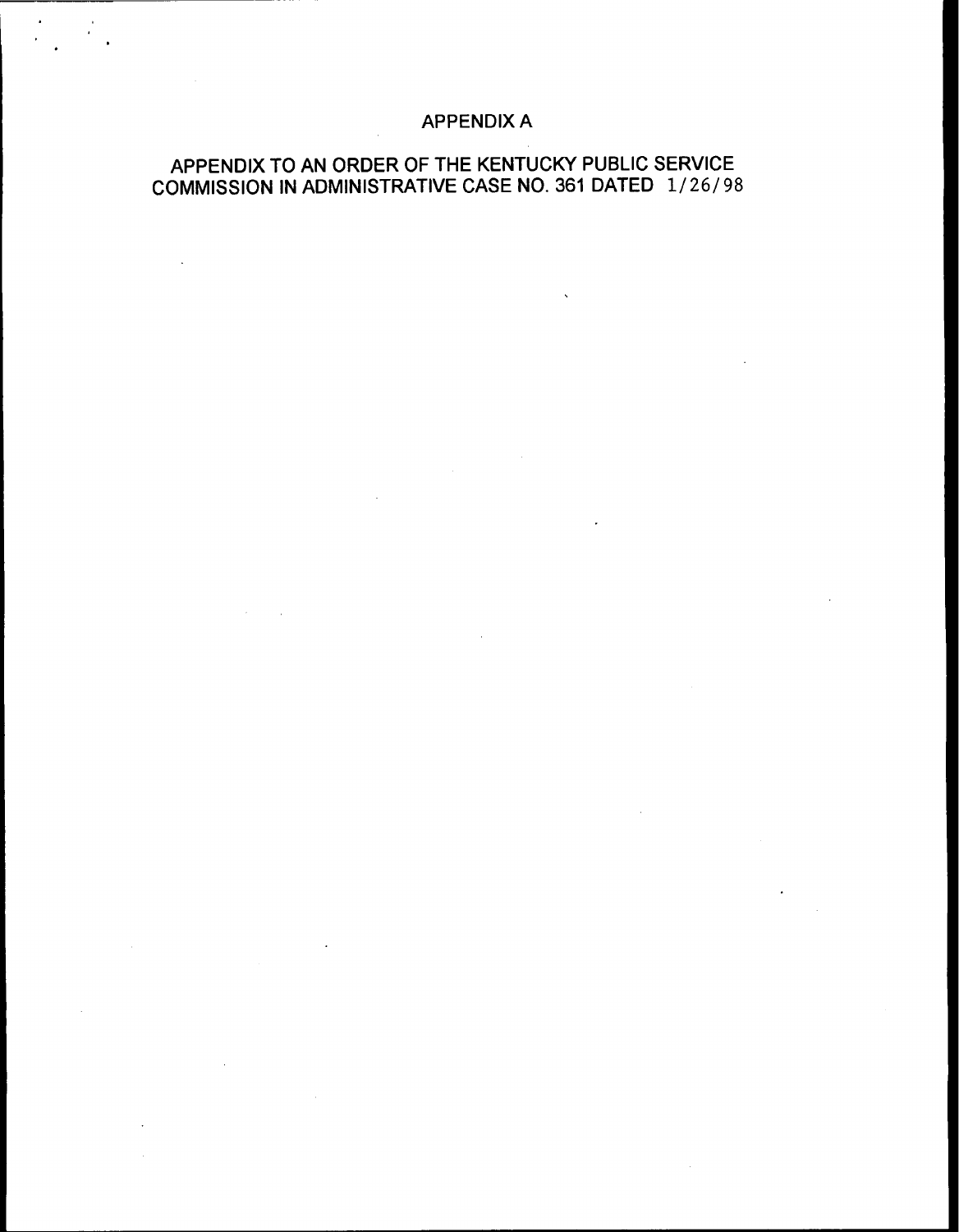Telephone Company Name **PSC 1** 

Section G First revised Sheet 1 Canceling Original Sheet 1

G. Public Telephone Service

The Company provides Access Line Service for the provision of Public Telephone Service to Payphone Services Providers ("PSPs") including the nonregulated operations of the Company.

- 1. General
- a. Access Line Service for PSP Public Telephones is an exchange line provided at the request of a subscriber for telecommunications use by the general public.
- b. Access Line Service is provided on a flat rate basis.
- c. Access Line Service is provided for use with PSP provided coin or non-coin operated Public Telephones.
- d. Third number and collect calls to Access Line Service for PSP Public Telephones are not allowed.
- e. PSP Public Telephones must be connected to the Company network in compliance with Part 68 of FCC Rules and Regulations.
- $f_{\perp}$ Access Line Service is provided subject to the condition that all applicable regulations in this Tariff will be adhered to.
- g. Access Line Service is provided for use by the subscriber but may be used by others when so authorized by the subscriber, provided that all such usage is subject to the provisions of this Tariff.
- h. Access Line Service is not subject to concessions.
- Access Line Service may not be suspended at a reduced rate. i.
- Access Line Service for PSP Public Telephones cannot be included on accounts containing other j. classes of service. A separate account is required for this offering at each location.
- k. The operator cannot perform coin collecting functions.
- The Company is not responsible for refunds of coins deposited in PSP Public Telephones.  $\mathbf{L}$

| <b>Issued:</b>    | July 1, 1997 |  | Effective: July 31, 1997 |  |
|-------------------|--------------|--|--------------------------|--|
| <b>Issued By:</b> |              |  |                          |  |

Signature of Officer Title **Dated**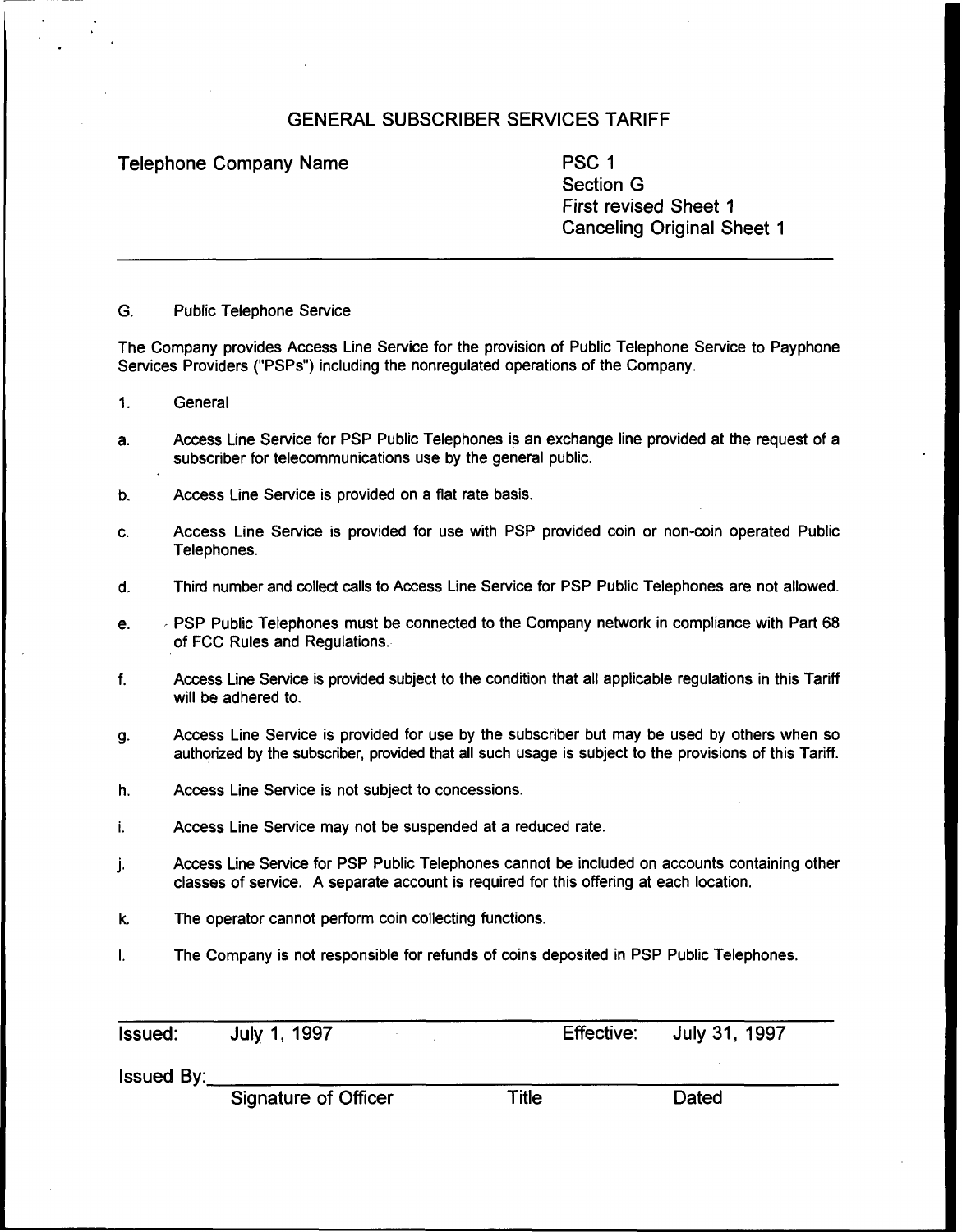Telephone Company Name **PSC 1** 

Section G First revised Sheet 2 Canceling Original Sheet 2

- m. PSP Public Telephones may not be attached to other types of access lines.
- The subscriber to Access Line Service will be responsible for any and all toll charges billed to the n. subscriber's account.
- o. PSPs shall post on or near the Public Telephone the name and phone number of the owner of the instrument.
- p. PSPs shall post on or near the Public Telephone the operating instructions for the instrument.
- q. PSPs shall provide and post on or near the instrument a cost-free method for reporting complaints and obtaining refunds.
- PSPs that accept coins shall accept coins of various denominations and shall be capable of r. returning unused coins.
- s. PSPs shall not charge for calls not completed.
- PSPs shall provide access to 911 Emergency Service (where available) free and without the use  $t$ . of a coin.
- u. PSP instruments shall be FCC registered, hearing aid compatible, meet federal requirements for size of digits on the instrument, and the use of letterless keypads is prohibited.
- V. PSP Public Telephones shall be mounted in accordance with federal height regulations for disabled persons.
- w. PSPs that provide access to long-distance service shall offer access to all certified long-distance carriers through 1-700, 1-800, 1-950, 10XXX or 101XXX dialing.
- x. PSPs shall offer toll-free access to 800/888 numbers
- PSP Public Telephones shall not be connected behind a PBX. у.
- Z. The multi-line business subscriber line charge, found in the interstate access tariff, is applicable to all Public Telephone access lines.

Issued: July 1, 1997 Effective: July 31, 1997

Issued By:

Signature of Officer

**Title** 

**Dated**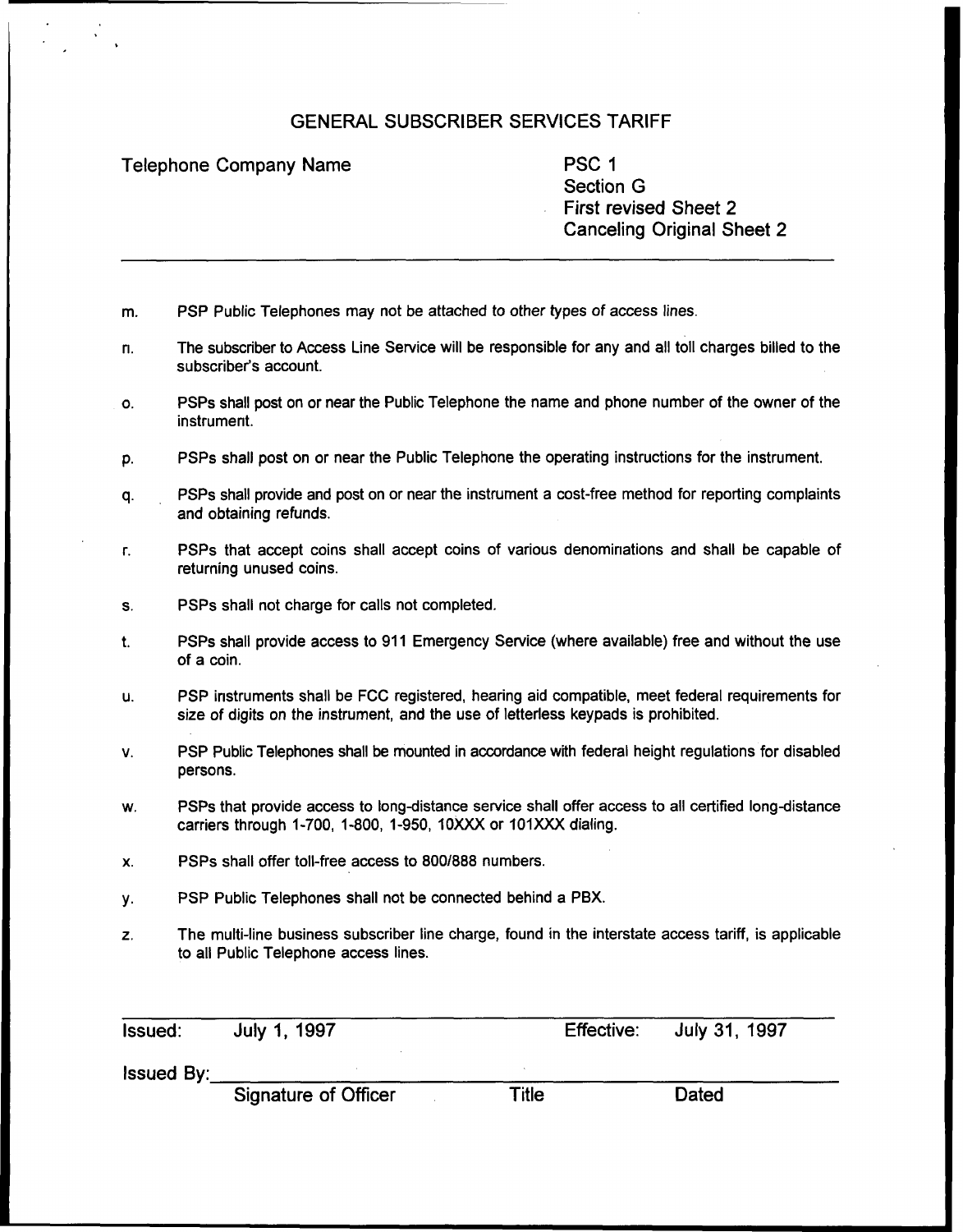Telephone Company Name **PSC 1** 

Section 6 First revised Sheet 3 Canceling Original Sheet 3

#### 2. Service Options

At the request of the subscriber, certain options may be added to the access line for Public Telephone Service and will be billed at the approved tariff rate. All options must be compatible with the hardware and software in use by the existing telephone Company switching equipment.

Coin Supervision Additive Service а.

> The Company will provide Coin Supervision Additive Service to PSPs who order Access Line Service for the provision of Public Telephone Service and where the Public Telephone equipment connected to the Access Line Service requires central office coin supervision capability.

> Coin Supervision Additive Service provides the capability of central office line equipment to pass signals and/or tones from the Access Line Service to a trunk terminating at the PSPs operator service provider. These signals enable an operator service provider to recognize coin deposits and return coins to the Public Telephone user. Coin Supervision Additive Service also permits a suitable equipped operator service provider to automatically ring back the originating access line upon completion of a call.

> This option requires a special central office line card which differs from the standard access line card and will be provided where facilities exist.

#### Public Telephone Screening / Blocking  $b.$

Screening / Blocking for Public Telephone access lines includes Company provided services necessary to coordinate with operator connections or block subscribers from making specific types of calls. This service includes software translations done at the Company's facilities and also includes coordination between the Company and connecting Company databases.

| <b>Issued:</b>    | July 1, 1997                |       | Effective: July 31, 1997 |
|-------------------|-----------------------------|-------|--------------------------|
| <b>Issued By:</b> |                             |       |                          |
|                   | <b>Signature of Officer</b> | Title | Dated                    |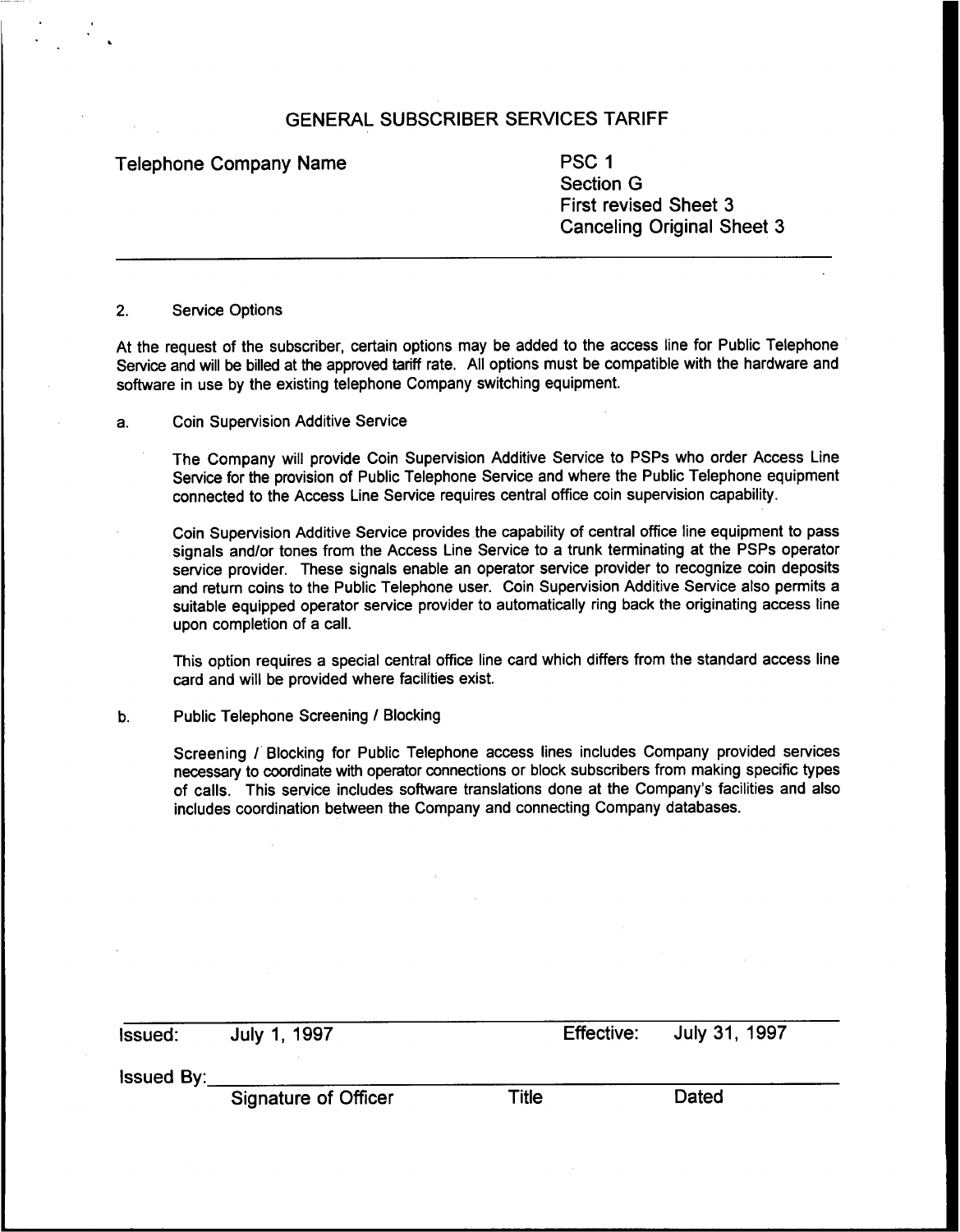Telephone Company Name **PSC 1** Section G First revised Sheet 4 Canceling Original Sheet 4 Rates and Charges  $3.$ **Nonrecurring** Monthly Rate Public Telephone Access Line Business one-party a. local rate shall apply Coin Supervision **\$1.50** b.

Any other features available should be tarnffed here at the appropriate company rates. Rates shown above are for illustrative purposes only.

| lssued: I  | July 1, 1997                |       | Effective: July 31, 1997 |  |
|------------|-----------------------------|-------|--------------------------|--|
|            |                             |       |                          |  |
| lssued By: |                             |       |                          |  |
|            | <b>Signature of Officer</b> | Title | Dated                    |  |
|            |                             |       |                          |  |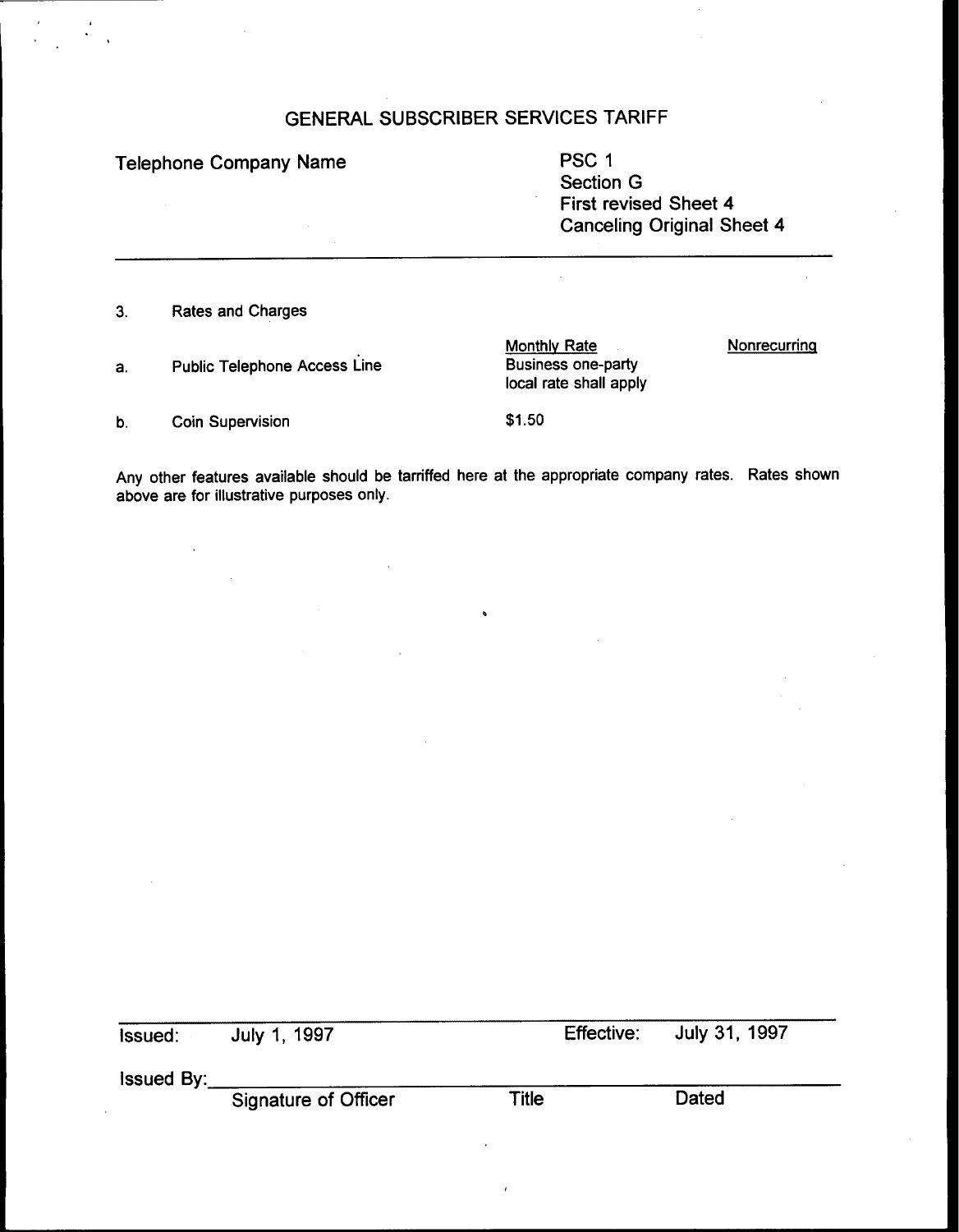# APPENDIX B

 $\mathcal{L}=\mathbf{H}^{\mathrm{H}}$  , where  $\mathcal{L}^{\mathrm{H}}$ 

 $\sim$  1  $\sim$ 

 $\bullet$ 

# APPENDIX TO AN ORDER OF THE KENTUCKY PUBLIC SERVICE COMMISSION IN ADMINISTRATIVE CASE NO. 361 DATED 1/26/98

 $\label{eq:2.1} \begin{split} \mathcal{L}_{\text{max}}(\mathbf{y}) &= \frac{1}{2} \mathcal{L}_{\text{max}}(\mathbf{y}) \\ &= \frac{1}{2} \mathcal{L}_{\text{max}}(\mathbf{y}) \\ &= \frac{1}{2} \mathcal{L}_{\text{max}}(\mathbf{y}) \\ &= \frac{1}{2} \mathcal{L}_{\text{max}}(\mathbf{y}) \\ &= \frac{1}{2} \mathcal{L}_{\text{max}}(\mathbf{y}) \\ &= \frac{1}{2} \mathcal{L}_{\text{max}}(\mathbf{y}) \\ &= \frac{1}{2} \mathcal{L}_{\text{max}}(\mathbf{y}) \\ &= \frac{1}{2$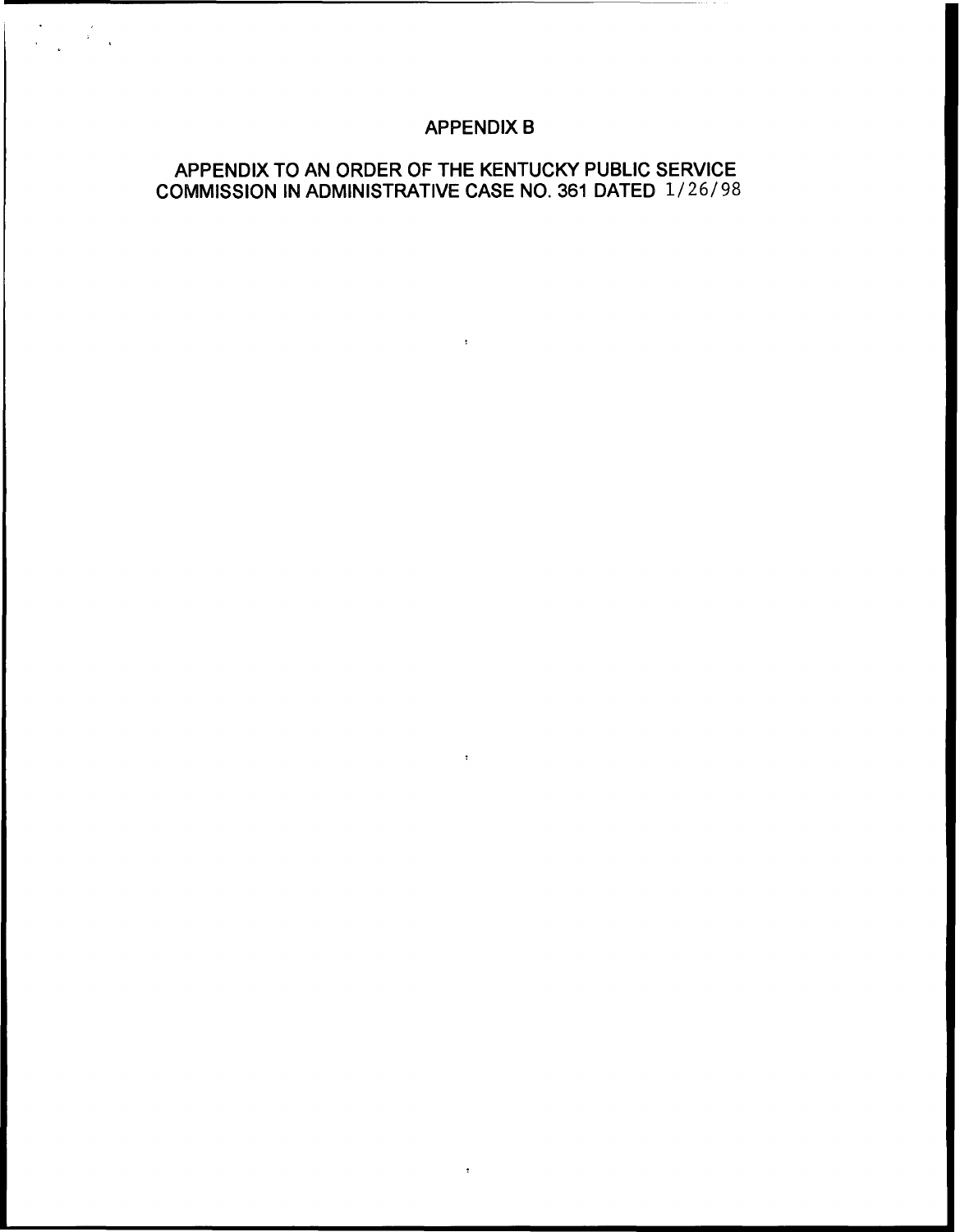| P.S.C. No.                                                                                                      |  |
|-----------------------------------------------------------------------------------------------------------------|--|
| Cancels P.S.C. No.                                                                                              |  |
|                                                                                                                 |  |
| (Name of Payphone Service Provider)                                                                             |  |
| of                                                                                                              |  |
| (Address)                                                                                                       |  |
|                                                                                                                 |  |
| $\ddot{\cdot}$                                                                                                  |  |
| Rates, Rules, and Regulations for Furnishing                                                                    |  |
| <b>Public Payphone Service</b>                                                                                  |  |
| at                                                                                                              |  |
|                                                                                                                 |  |
| (Location)                                                                                                      |  |
|                                                                                                                 |  |
| Filed with the Kentucky Public Service Commission                                                               |  |
|                                                                                                                 |  |
|                                                                                                                 |  |
|                                                                                                                 |  |
| the contract of the contract of the contract of the contract of the contract of the contract of the contract of |  |
|                                                                                                                 |  |
|                                                                                                                 |  |
|                                                                                                                 |  |
| By<br>(Signature of Officer) (Title)                                                                            |  |
|                                                                                                                 |  |
|                                                                                                                 |  |

 $\frac{1}{\sqrt{1-\frac{1}{2}}}\left(1-\frac{1}{2}\right)$ 

 $\label{eq:2.1} \frac{1}{\sqrt{2}}\left(\frac{1}{\sqrt{2}}\right)^{2} \left(\frac{1}{\sqrt{2}}\right)^{2} \left(\frac{1}{\sqrt{2}}\right)^{2} \left(\frac{1}{\sqrt{2}}\right)^{2} \left(\frac{1}{\sqrt{2}}\right)^{2} \left(\frac{1}{\sqrt{2}}\right)^{2} \left(\frac{1}{\sqrt{2}}\right)^{2} \left(\frac{1}{\sqrt{2}}\right)^{2} \left(\frac{1}{\sqrt{2}}\right)^{2} \left(\frac{1}{\sqrt{2}}\right)^{2} \left(\frac{1}{\sqrt{2}}\right)^{2} \left(\$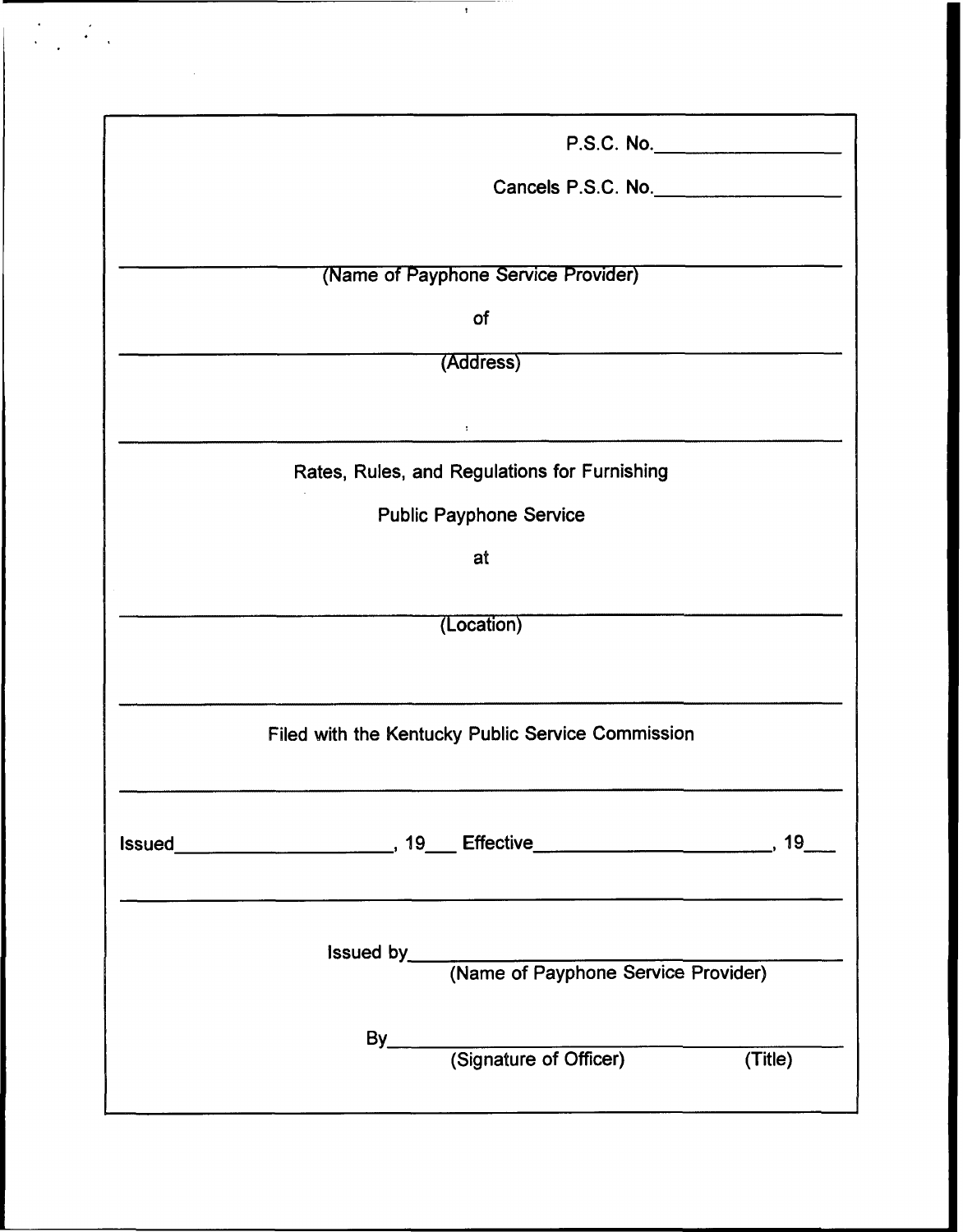(Name of Payphone Service Provider}

P.S.C. KY No.

Sheet No.

Cancelling P.S.C. KY No.

Rates, Rules and Regulations for Furnishing Public Payphone Service

- a. The Company does not charge toll rates that are greater than 15% above the average rates of AT8T, MCI, and Sprint for comparable service.
- b. The Company does not allow access to the services of competing carriers to be blocked or intercepted.
- Access to the Local Exchange Carrier's operations will not be blocked or C. otherwise intercepted. Specifically, all "0-" calls (that is, when an end-user dials zero without any following digits) will be directed to the Local Exchange Carrier operators. It is permissible to intercept "0+" calls.
- d. Where an end-user utilizing the Company's Public Payphone Service dials 10XXX-0+, the Company will allow the call to be carried by the identified carrier.
- e. The Company is not required to provide access codes of competitors.
- f. The Company places stickers near or on its Public Payphones specifying the name, address, and telephone number of the entity pre-subscribed for operator services.
- g. The Company requires that if an operator service provider rates and bills calls, then the operator service provider must be identified to end-users at least once during every call before any charges are incurred.
- h. The Company ensures that its operator services provider provides a way for any caller, upon request, to be informed as to the applicable rates.
- i. The Company does not accept calling cards for billing purposes if it is unable to validate the card.

| Date of Issue    |                             |     |       | <b>Date Effective</b> |                |     |      |
|------------------|-----------------------------|-----|-------|-----------------------|----------------|-----|------|
|                  | Month                       | Day | Year  |                       | Month          | Day | Year |
| <b>Issued By</b> |                             |     |       |                       |                |     |      |
|                  | <b>Signature of Officer</b> |     | Title |                       | <b>Address</b> |     |      |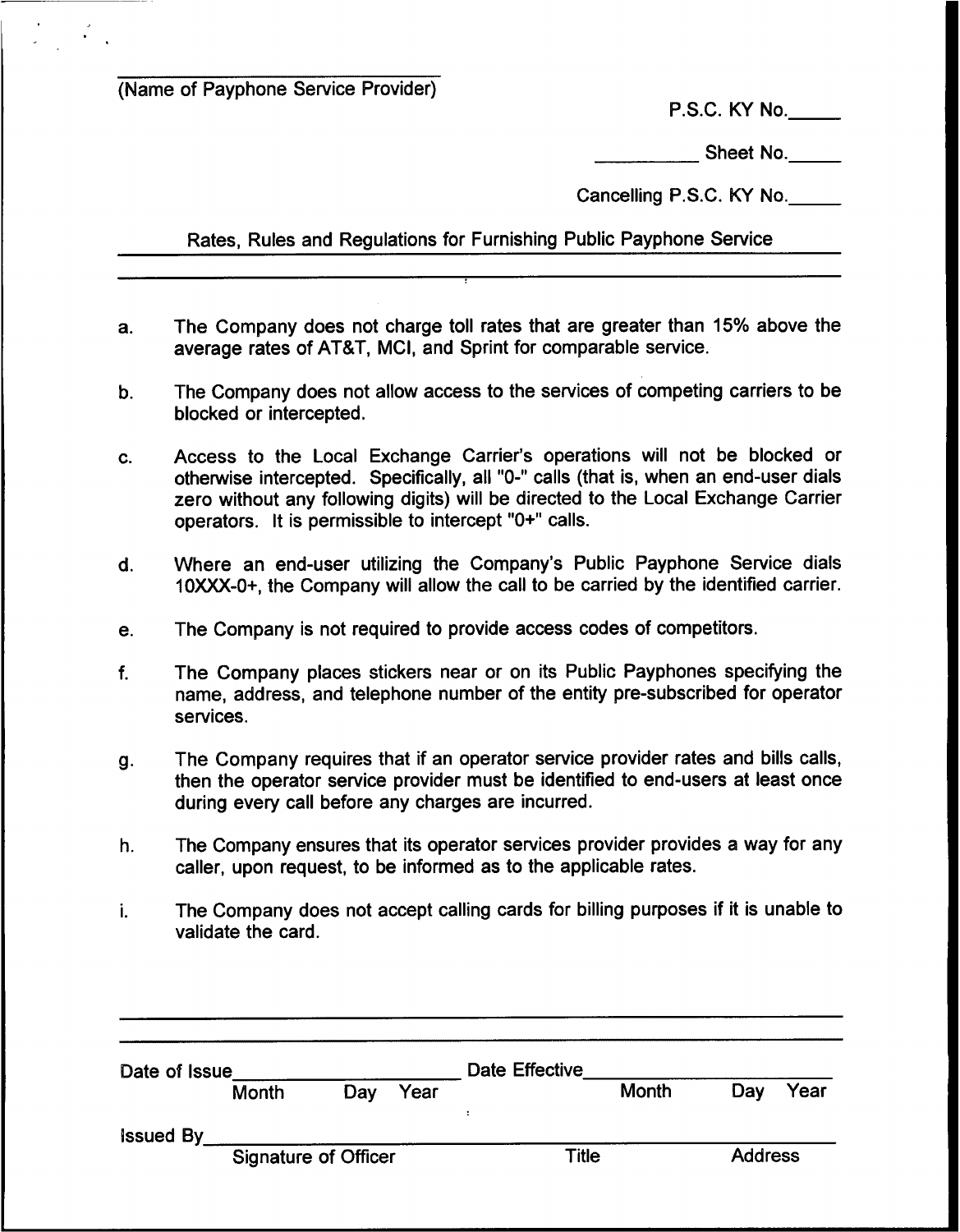(Name of Payphone Service Provider)

P.S.C. KY No.

Sheet No.

Cancelling P.S.C. KY No.

Rates, Rules and Regulations for Furnishing Public Payphone Service

 $\bullet$ 

- If Public Payphone Services in correction facilities and mental health facilities are  $\mathbf{i}$ . provided by the Company, the services are in accordance with the following requirements: Inmate phone service will only provide automated collect and debit card service for local and long distance calls from Public Payphones located at correctional or mental health facilities in accordance with institutionally authorized telephone programs.
- $\mathbf{k}$ . The Company understands that if it is found to violate Sections b, c, or f contained in these rules, it may be subject to immediate termination of service after 20 days notice.
- $\mathbf{I}$ Choose One: [If (3) is chosen, a rate sheet is attached]
	- (1) The Company's rates are no greater that those of , its underlying toll carrier, OR
	- (2) The Company concurs with rates for 1+ and 0+ calls of , its underlying toll carrier, OR
	- (3) The Company charges the following rates for "1+" sent paid (cash) calls:

| Date of Issue               |       |       | Date Effective |                |       |     |      |
|-----------------------------|-------|-------|----------------|----------------|-------|-----|------|
|                             | Month | Day   | Year           |                | Month | Day | Year |
| <b>Issued By</b>            |       |       |                |                |       |     |      |
| <b>Signature of Officer</b> |       | Title |                | <b>Address</b> |       |     |      |
|                             |       |       |                |                |       |     |      |

 $\ddot{\phantom{a}}$